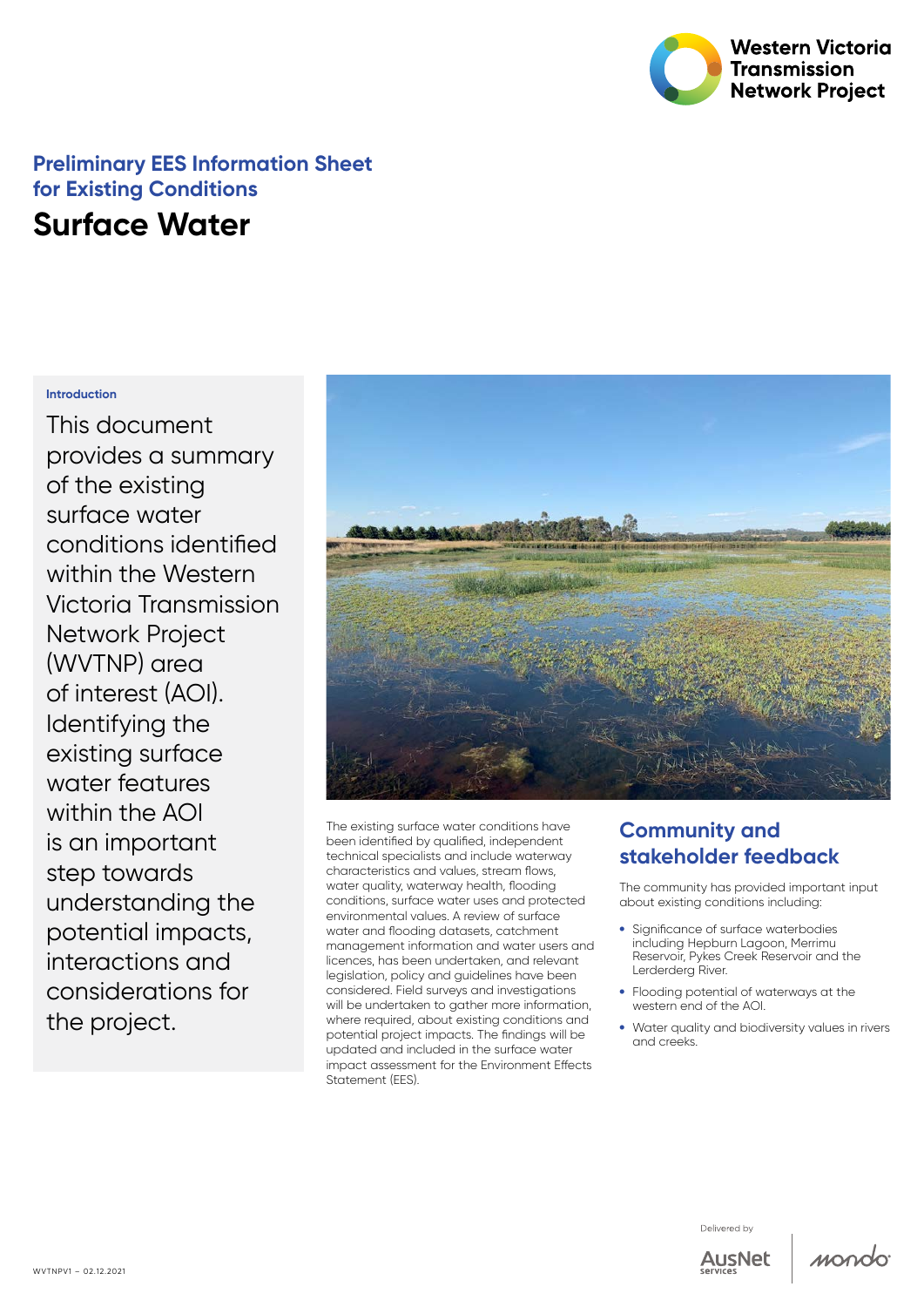

Major River Basins (Data source: BASIN100, 2021; Waterways Centreline, 2021)

#### **About surface water**

Surface water is rainfall that has been converted to runoff as the ground becomes saturated. Surface water drains from catchments via watercourses, flowing from higher elevations towards ocean outlets or terminal lakes and wetlands. Surface water can also interact with groundwater, for example a groundwater spring can provide a source for a stream and groundwater can replenish surface water where the watertable connects with the surface water.

#### **Protected environmental values**

Waterways and wetlands have important environmental values that are protected. An 'environmental value' is defined in the *Environment Protection Act 2017* Environment Reference Standard as a use, attribute or function of the environment that Victorians value. The protected environmental values applicable to the AOI include:

- Water dependent ecosystems and species.
- Human consumption after appropriate treatment
- Agriculture and irrigation.
- Human consumption of aquatic food.
- Aquaculture.
- Industrial and commercial.
- Water-based recreation.
- Traditional Owner cultural values.

#### **Watercourses**

The AOI traverses eight major water courses, which from west to east are:

- • Wimmera-Avon River
- • Avoca River
- • Loddon River
- Hopkins River (small area alona the southern boundary)
- Barwon River (small area along the southern boundary)
- Moorabool River
- • Werribee River
- Maribyrnong River

Major watercourses are associated with areas susceptible to flooding (peak flood level with a 1% annual exceedance probability or 1-in-100-year probability) across the AOI. In the western section of the AOI, flood areas can extend to 500m wide, with the most significant flood extents associated with Six Mile Creek and the Wimmera River in the far west of the AOI. Around Bacchus Marsh, where the Parwan Creek, Cockatoo Creek and Werribee River meet, flood extents are over 1km wide.

#### **Wetlands**

The AOI includes 568 current wetlands mapped by the Department of Environment, Land, Water and Planning (DELWP):

- 74 permanent and 65 temporary freshwater lakes.
- 18 permanent and 47 temporary freshwater swamps.
- Two permanent and 79 temporary freshwater marshes and meadows.
- 283 unknown wetland types (generally farm dams and water impoundments).

There are no Ramsar wetlands within or adjacent to the AOI. Areas of the Lerderderg River within the AOI are listed in the Directory of Important Wetlands in Australia (DIWA)<sup>1</sup>. Other DIWA listed wetlands in the vicinity of the AOI include Lake Wendouree in central Ballarat and Merin Merin Swamp located 7km north of Clunes.

#### **Waterway management**

There are five catchment management authorities (CMAs) in the AOI which from west to east are:

- • Wimmera
- Glenelg Hopkins
- North Central
- Corangamite
- Port Phillip and Westernport

The CMAs are responsible for regional waterway strategies which identify priority waterways for management to improve or maintain their condition. Under the *Water Act 1989* the designated waterway management authorities are the CMAs, except in the Port Phillip and Westernport catchment where Melbourne Water is the authority. Designated waterways require a 'works on a waterway permit' for activities such as waterway crossings to ensure the works do not adversely affect the health of those waterways.

#### **Declared Water Supply Catchment Areas**

Water catchments in Victoria which supply water for domestic, stock, irrigation or other purposes may be protected under the Catchment and Land Protection Act 1994 as Declared Special Water Supply Catchment Areas<sup>2</sup>.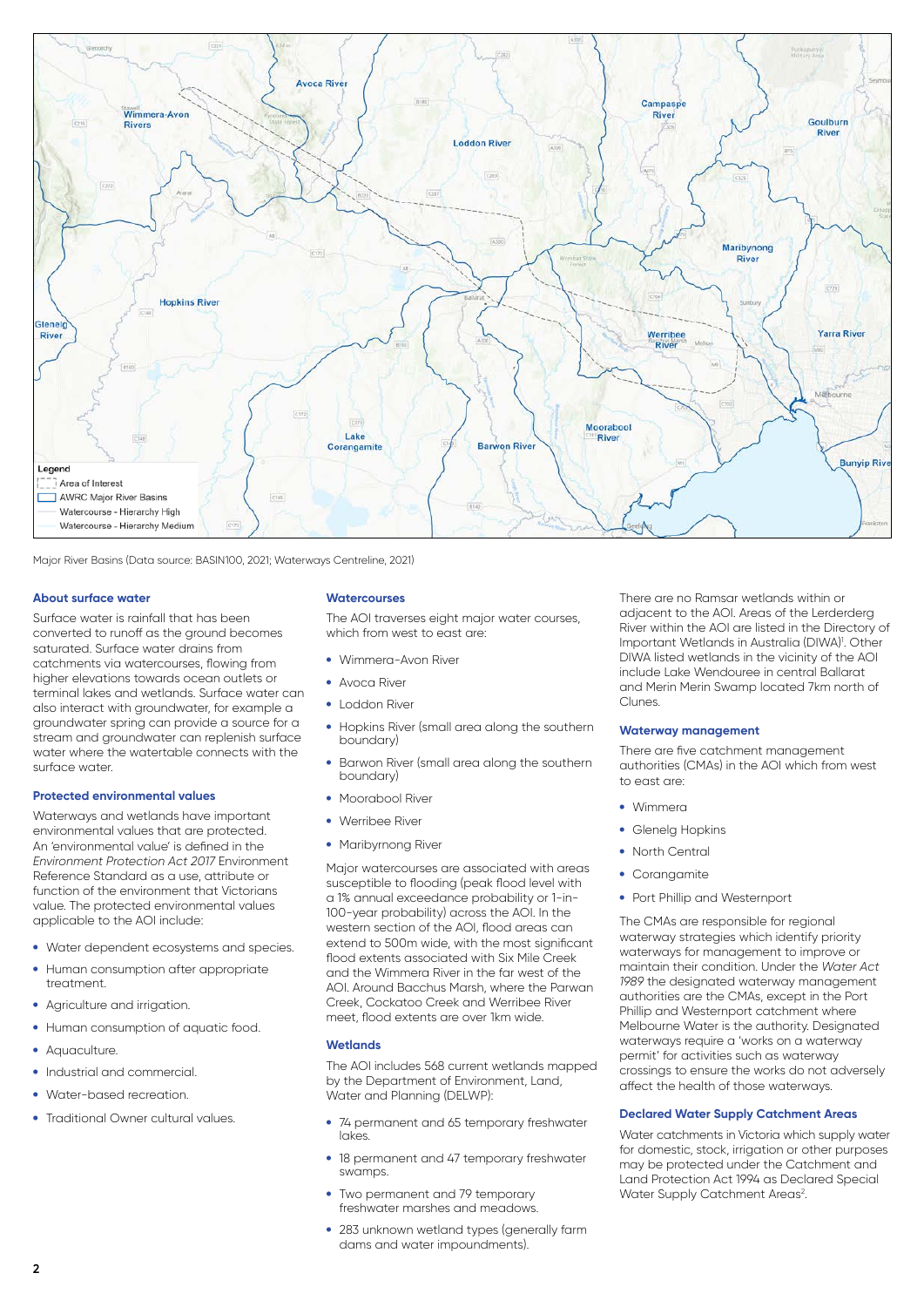

Declared Water Supply Catchment Areas (Data source: Declared water supply catchments, 2018)

#### **Western section of AOI – Bulgana to North Ballarat**

The western section of the AOI crosses the Wimmera River and Avoca River, both high priority waterways for the Wimmera and the North Central CMAs. There are no waterways within this area recognised as priority reaches by the Glenelg Hopkins or Corangamite CMAs.

The Wimmera River is recognised in the Wimmera Waterway Strategy<sup>3</sup> as having high 'rare or threatened species or communities' and/or 'naturalness' values. Avoca River is recognised as a priority river due to its important community values and because it is a 'representative river' for west Victorian dissected uplands. Hepburn Lagoon, a volcanic caldera (crater lake) is located in the centre of the AOI. Birch Creek, located within the agricultural region around Newlyn, is recognised by the North Central CMA as a priority river or stream due to the need to improve highly threatened or rare water dependent species within the creek. According to the Index of Stream Condition4 (an assessment and scoring method for the condition and values of all waterways in Victoria), the overall condition of the Avoca River and Birch Creek is moderate and poor respectively.

Water is valued for recreational activities in this section of the AOI including:

- Wimmera-Avon: swimming, fishing, boating, water skiing and jet skiing, as well as aesthetic enjoyment during picnics, bush walking or camping.
- Avoca and Loddon: fishing, swimming, camping, boating and bush walking.
- Hopkins: camping and fishing.
- Barwon: swimming, fishing, kayaking, nonmotor boating, picnic sites, lookouts and walking.
- Bet Bet Creek, Birch's Creek, Bullarook Creek, Creswick Creek, Hepburn Lagoon, Langdons Creek and Newlyn Reservoir are listed as angling waters.
- Hepburn Lagoon and Newlyn Reservoir are trout fisheries and are stocked with brown trout and rainbow trout.

Water quality impacts on water uses. recreational activities and environmental values such as flora and fauna species. Water quality in the Wimmera, Avoca, Loddon, Barwon and Hopkins catchments is currently impacted by excessive salinity, turbidity, nutrients and pathogens due to historic mining, land clearing and agricultural land use. High salinity is often the result of saline groundwater entering into freshwater creeks. More information is available in the Preliminary EES Information Sheet for Existing Conditions: Groundwater.

Major storage reservoirs in the western section of the AOI include:

- • Loddon River basin: Lexton Reservoir (120 ML), Newlyn Reservoir (500 ML), Cosgrove Reservoir (680 ML) and Russells Reservoir  $(72 \, M1)$
- Barwon River basin: White Swan Reservoir (14,107 ML), Gong Gong Reservoir (1,902 ML) and Kirk Reservoir (400 ML).

Key water uses are urban water supply, industry, stock and domestic and irrigation (licensed). There are also a number of industrial or commercial licences for surface waters in this area.

#### **Eastern section of the AOI - Ballarat to North Sydenham**

The eastern section of the AOI lies mostly within the largely rural upper reaches of the Werribee and Moorabool River valleys, but also passes through the southernmost end of the Loddon Basin, through the northern most end of the Barwon Basin and the Maribyrnong basin. Major waterways in this section include the Lerderderg River, Kororoit Creek, and the Moorabool River. Upper reaches, particularly in the Werribee catchment, retain significant environmental values while other parts of the catchments have been impacted by land clearing, waterway regulation and extraction, and urban growth. Many of the upstream reaches and tributaries in the catchment are naturally ephemeral, or flow only after rainfall. The Werribee River carries larger and more regular flows, with highly regulated flow regimes due to water diversions for irrigation and domestic purposes.

Part of the Lerderderg River within the AOI is listed on the Directory of Important Wetlands in Australia (DIWA)<sup>5</sup> and is also listed under the *Heritage Rivers Act 1992*. The DIWA listing primarily applies to the section of the river located in the Lerderderg State Park. The river is recognised under the *Heritage Rivers Act 1992* for the geological and geomorphological significance associated with the Lerderderg Gorge, scenic landscapes along the river and open and riparian forests. The Werribee River and Lerderderg River within the State Park have significant environmental value including supporting riparian habitat, nationally significant fish, threatened species and platypuses. The Lerderderg River also has a large number of tributaries, including Goodmans Creek which diverts water to Merrimu Reservoir.

This section of the AOI crosses the Moorabool River West Branch and Moorabool River East Branch, both high priority waterways with a moderate Index of Stream Condition score. The Moorabool River has a number of identified environmental values, include native fish, platypuses, known rare and threatened species, significant ecological vegetation classes and aquatic invertebrate communities. Moorabool River is highly regulated and contains a number of water storages, including Lal Lal Reservoir, which provide water for Ballarat as well as Geelong and Meredith. The Moorabool River and creeks also flow into the Moorabool Reservoir.

Water is valued for recreational activities in this section of the AOI including:

- Moorabool: swimming, fishing, kayaking and aesthetic enjoyment during camping and fishing.
- Werribee: aesthetic enjoyment during bushwalking, picnicking and walking, swimming, boating and fishing.
- Maribyrnong: swimming, boating, walking and fishing.

Existing water quality issues in the eastern section of the AOI include salinity, sediment, nutrient runoff and pathogens from stock access, as well as stormwater runoff in urban areas.

Major water storage reservoirs in this area include:

- Loddon: Deans Reservoir (104 ML).
- Barwon: Pincotts Reservoir (218 ML).
- Moorabool: Moorabool Reservoir (6,192 ML), Bostock Reservoir (7,360 ML) and Wilson Reservoir (1,010 ML).
- Werribee: Merrimu Reservoir (32,516 ML), Pykes Creek Reservoir (22,119 ML) and Melton Reservoir (14,360 ML).

The Werribee River provides critical water supply for the Werribee and the Bacchus Marsh irrigation districts, private diverters, and rural and urban areas. Melton Reservoir provides storage for irrigation water for the Werribee Irrigation District. Wilson Reservoir is connected to Ballarat's drinking water supply. Fishing occurs across many of the reservoirs and rivers within the AOI, with native and salmonid fisheries present, as well as commercial eel fishing in some areas. Bostock Reservoir is noted for its economic value, including a trout fishery and other angling.